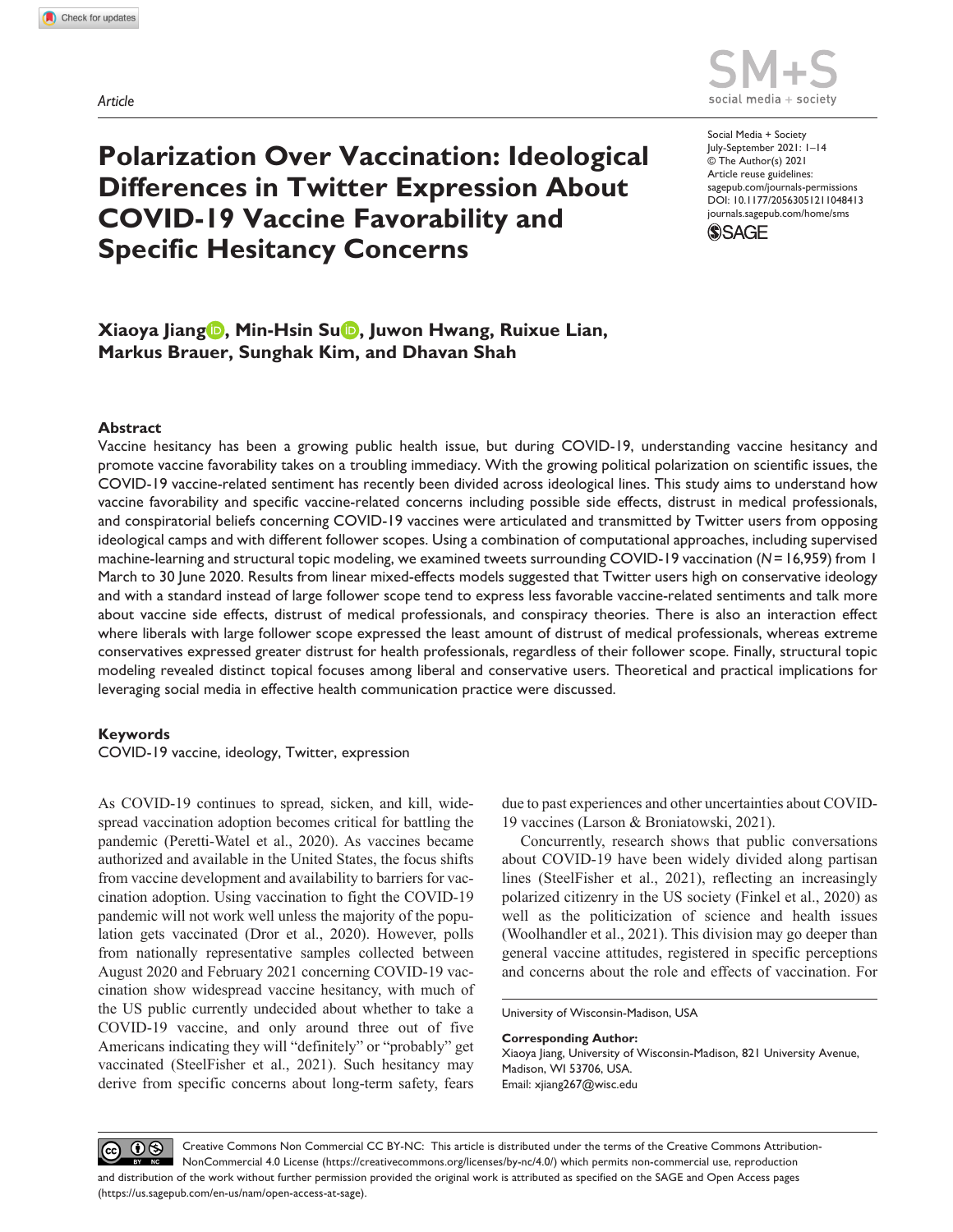example, concerns about side effects (Gorman et al., 2020), distrust of medical professions (Reuben et al., 2020), and broader conspiratorial beliefs (Jolley & Douglas, 2014) may not be equally shared across ideological camps. Moreover, most studies rely on self-reported survey items for exploring how partisan ideology is related to vaccine attitudes (e.g., Rabinowitz et al., 2016; SteelFisher et al., 2021). We know less about how partisan division figures in citizens' expressions in an unobstrusive communicative setting. Thus, the first goal of this study is to understand how COVID-19 vaccine sentiment and specific vaccine hesitancy concerns are expressed in tweets from liberal and conservative users.

Apart from political ideology, Twitter discourses circulated among networked publics may also vary across users with different levels of connectedness. On Twitter, connections and network activities such as retweeting or following are not based on reciprocal relationships and tend to be unidirectional and asymmetric (Kwak et al., 2010). Users with a large following are likely to have greater influence and visibility in the course of conversation (Dubois & Gaffney, 2014). This subset of users also tends to find themselves embedded in diversified information networks, which likely becomes hubs of cross-cutting interaction (Lee & Kim, 2017). Thus, it is important to explore whether and in what ways tweets from users with a large following differ from those from standard users with a manageable set of network audience.

In this article, we examine differences in Twitter expression about COVID-19 vaccination in terms of general vaccine favorability and specific hesitancy concerns (i.e., concerns about side effects, distrust of medical professions, and conspiratorial beliefs). We focus on the following two aspects of comparison: expressions between those with varying political ideology and following size. To this end, we constructed a corpus of Twitter data that contained a range of COVID-19 vaccine-related keywords and collected between 1 March and 30 June 2020. Using a combination of computational approaches, this article provides insight into the relationships between ideology and COVID-19 vaccinationrelated expression. Furthermore, results indicate that users with a large following in general have more favorable expression about vaccination and thus could be leveraged by communication scholars to spread evidence-based information among the population that otherwise is hard to reach. Finally, our study demonstrates how monitoring naturally occurring public expressions can help identify key vaccine-related concerns among specific communities (Bonnevie et al., 2020; Broniatowski et al., 2020).

## **Social Media and Vaccine-Related Expression**

Social media has become a public sphere where individuals make expressions and exchange opinions about a variety of issues of public concerns (Papacharissi, 2015). The discussion

online generates substantial naturally occurring public expression (Papacharissi, 2002). In the context of health-related issues, this potential of mining public opinion through social media conversations has been explored across a wide range of topics, including influenza-like illness, insomnia, dental health, and organ donation (Jiang et al., 2019; Paul & Dredze, 2014).

Among these topics, vaccine-related content has been widely present on social medial platforms, even before the COVID-19 global pandemic (Puri et al., 2020). Previous research has employed Twitter data to reveal vaccine sentiments (Kang et al., 2017), uncover specific topics and concerns (Mitra et al., 2016), and track temporal dynamics (Gunaratne et al., 2019). For example, one study explored Twitter discourses to detect and describe changes of pseudoscientific claims regarding the Zika vaccine (Dredze et al., 2016). Another study revealed that specific anti-vaccination attitudes on Twitter manifested conspiratorial thinking, mistrust in government, and are in-group focused in language (Mitra et al., 2016).

The role of social media as a valuable window into public sentiments and vaccine hesitancy may be further amplified during the current COVID-19 pandemic, during which vaccine-related discourse has become a focus of intense conversation (Wilson & Wiysonge, 2020). Twitter reported that a COVID-19-related tweet came every 45ms and the hashtag #coronavirus rapidly became the second most used in 2020 (Puri et al., 2020). On one hand, for constantly evolving global health crises like COVID-19, social media affords networked publics an opportunity to insert their narratives and counter the mainstream information distributed by the government and medical establishment (Lalancette et al., 2020). On the other hand, in the face of high uncertainty and disruptions of daily lives, social media provides a common space for the sharing of personal stories, grievances, and anxieties (Papacharissi, 2015).

In particular, discourses about vaccine hesitancy have gained a growing presence on social media, causing concerns for downstream vaccine hesitancy (Nan & Madden, 2012; Puri et al., 2020). Understanding what types of vaccine hesitancy information is shared and by whom thus becomes a pressing task for governments and health professionals worldwide. As a multi-faceted notion, vaccine hesitancy pertains to a wide range of related perceptions and beliefs, such as distrust of experts, political worldviews, and concerns over safety (Kennedy, 2019). Importantly, those with vaccine hesitancy tend to interact with a small yet tightly connected cluster of like-minded, undecided users (Cossard et al., 2020), making online vaccine skeptical content stable over time and not responsive to the fluctuation of reported cases of corresponding disease (Deiner et al., 2019). These studies underscore the need to look into specific hesitancy concerns and how they are related to more deeply seated orientations and worldviews shared among certain social groups.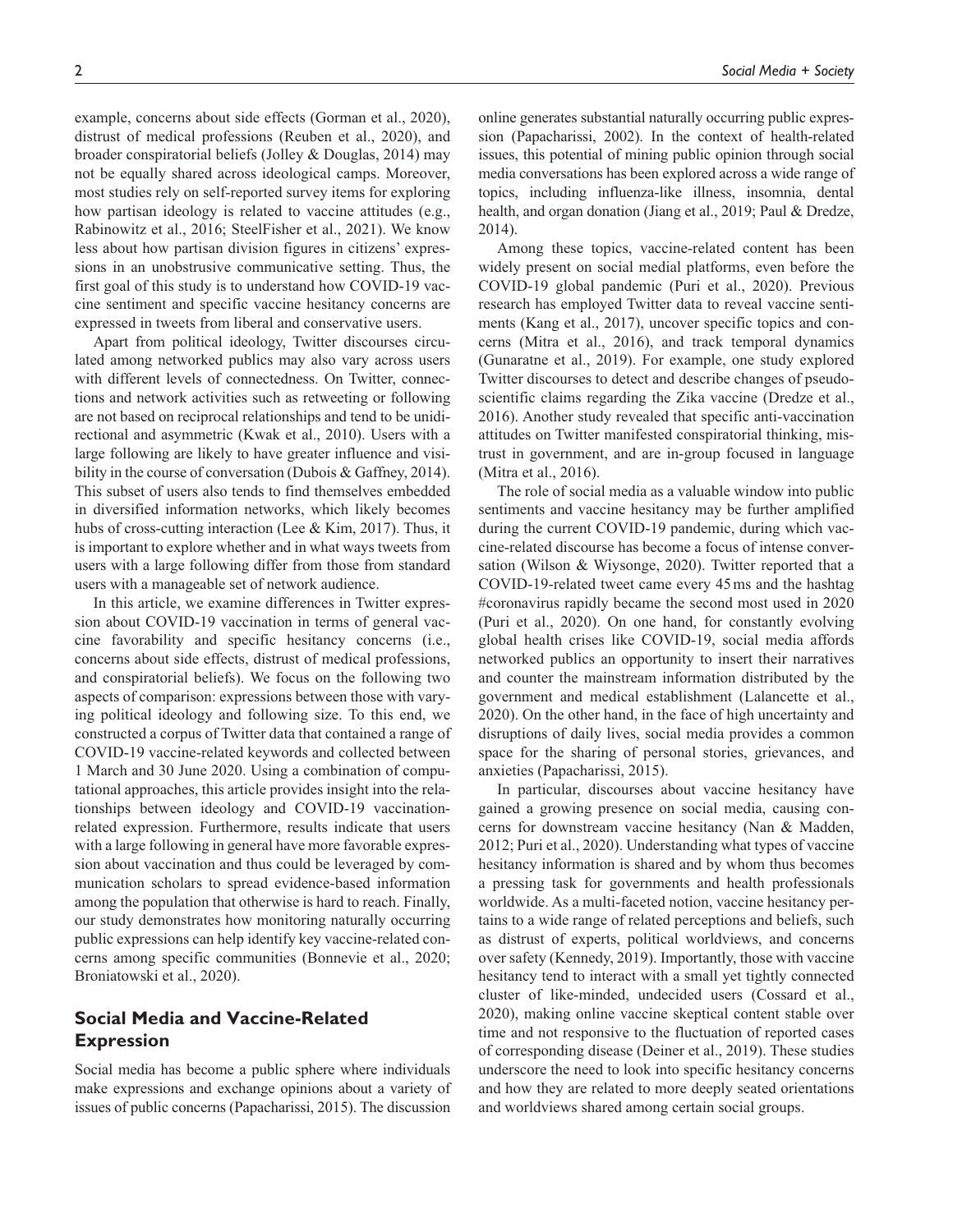# **Vaccine-Related Sentiments and Political Ideology**

One such important factor that has been identified as related to vaccine hesitancy is political ideology. Political polarization is implicitly and explicitly shaping daily lives of people in the United States (Finkel et al., 2020). As polarization deepens, it has a clear and substantive effect on attitudes toward health and science issues (Gadarian et al., 2021; Krupenkin, 2021). For example, Democrats are more receptive to advice of scientists than Republicans (Blank & Shaw, 2015). Amid COVID-19, conservatives perceive the virus as less severe and more likely to think the pandemic is a conspiracy (Calvillo et al., 2020).

Such partisan division is also pervasive in vaccine-related attitudes, with previous studies showing that conservatives in general are less favorable of vaccination (Baumgaertner et al., 2018; Hornsey et al., 2020; SteelFisher et al., 2021). Compared to their liberal counterparts, conservatives tend to perceive higher levels of vaccine risks and lower levels of benefits (Kahan, 2014) and less likely to follow scientific recommendations regarding vaccination (Blank & Shaw, 2015).

There are several reasons for conservatives' tendency to harbor less favorable sentiments toward vaccination (for a summary, see Rabinowitz et al., 2016). First, research has provided evidence for the liberal-conservative psychological differences, with conservatives having stronger skepticism toward scientific evidence (Kraft et al., 2015). Conservatives also tend to favor more intuitive, heuristic-driven processing styles over systematic, deliberative modes of thinking (Jost & Krochik, 2014). In addition, partisan media exposure may be another contributing factor, with viewers of Fox News, whose editorial perspective is more conservative-leaning, showing lower intention to vaccinate that those of CNN or MSNBC, which are more liberal leaning media (Ruiz & Bell, 2021). Furthermore, among economic conservatives, support for parental decisions to refrain from vaccinating their children is in part driven by their opposition to governmental mandates (Rabinowitz et al., 2016).

In many ways, the COVID-19 pandemic has become further politicized, with partisanship affecting individuals' attitudes toward wearing a mask and confidence in the validity of COVID-19 statistics (Lewis, 2020). Particularly with controversies over vaccine approval in the election year, vaccine attitudes have grown more contentious along ideological lines (Bokemper et al., 2021). Messages from politicians including the president, congress members, and state governors—were also highly polarized along partisan lines (Jing & Ahn, 2021). With such divided elite rhetoric, public attitudes have also become politically motivated: Trump supporters were documented to maintain greater vaccination concerns than non-supporters (Hornsey et al., 2020), and there is also a large partisan gap in COVID-19 vaccination likelihood, with half as many Republicans (26%) saying they will "definitely" get vaccinated as Democrats (52%) in polls from August 2020 to February 2021 (SteelFisher et al., 2021). It is hence plausible that conservatives would talk less favorably about COVID-19 vaccine.

Despite general vaccine favorability, little is known about whether specific concerns underpin liberals' and conservatives' vaccine hesitancy. To fill this gap, we examine the following three concepts that have been identified in prior research as relevant to vaccine hesitancy: concerns about side effects (Gorman et al., 2020), distrust of medical professions (Reuben et al., 2020), and broader conspiratorial beliefs (Jolley & Douglas, 2014).

First and foremost, concerns over side effects have played a critical role in vaccine hesitancy (Hwang, 2020; Nan & Madden, 2012), at times grounded in legitimate concerns about negative externalities of vaccination. Given the novelty of the disease and the unusually rapid speed of vaccine development, fears over vaccine side effects have been cited as barriers to vaccination (Tyson et al., 2020). As conservatives not only in general have less favorability of COVID-19 vaccination, but they also tend to be more risk averse than those who are liberal (Jost et al., 2003), it is likely that conservatives express more side effect concerns than liberals.

Another concern over COVID-19 vaccine is the lack of trust in medical professionals. Distrust in medical professionals has long been a key driver of general vaccine hesitancy (Reuben et al., 2020), and the complex context of COVID-19 vaccine has made distrust in medical professionals a more salient issue. Research has showed that those who are more conservative are less likely to trust medical experts (Baumgaertner et al., 2018; Reuben et al., 2020), and this tendency might be more pronounced given the politicized context of COVID-19.

The last concern pertains to conspiracy beliefs, which refers to beliefs that some covert but influential organization or governmental entity is responsible for a nefarious circumstance or event, or has an underlying motive for their involvement (Douglas et al., 2019; Imhoff & Bruder, 2014; Jolley & Douglas, 2014). Holding conspiracy beliefs is associated with distrust in science and lower compliance with COVID-19 preventive behaviors (Imhoff & Lamberty, 2020). Importantly, research showed that conspiracy beliefs in the vaccination context are often politically grounded, with conservatives more likely to endorse conspiracy theories such as vaccine dangers being "covered up" by pharmaceutical companies (Featherstone et al., 2019). Few studies, however, explored how the liberals and conservatives talked about conspiracy theories concordantly with an ongoing public health crisis like COVID-19. Based on the above, we propose the following hypothesis:

*H1.* Conservative Twitter users (a) express less general COVID-19 vaccination favorability, express more (b)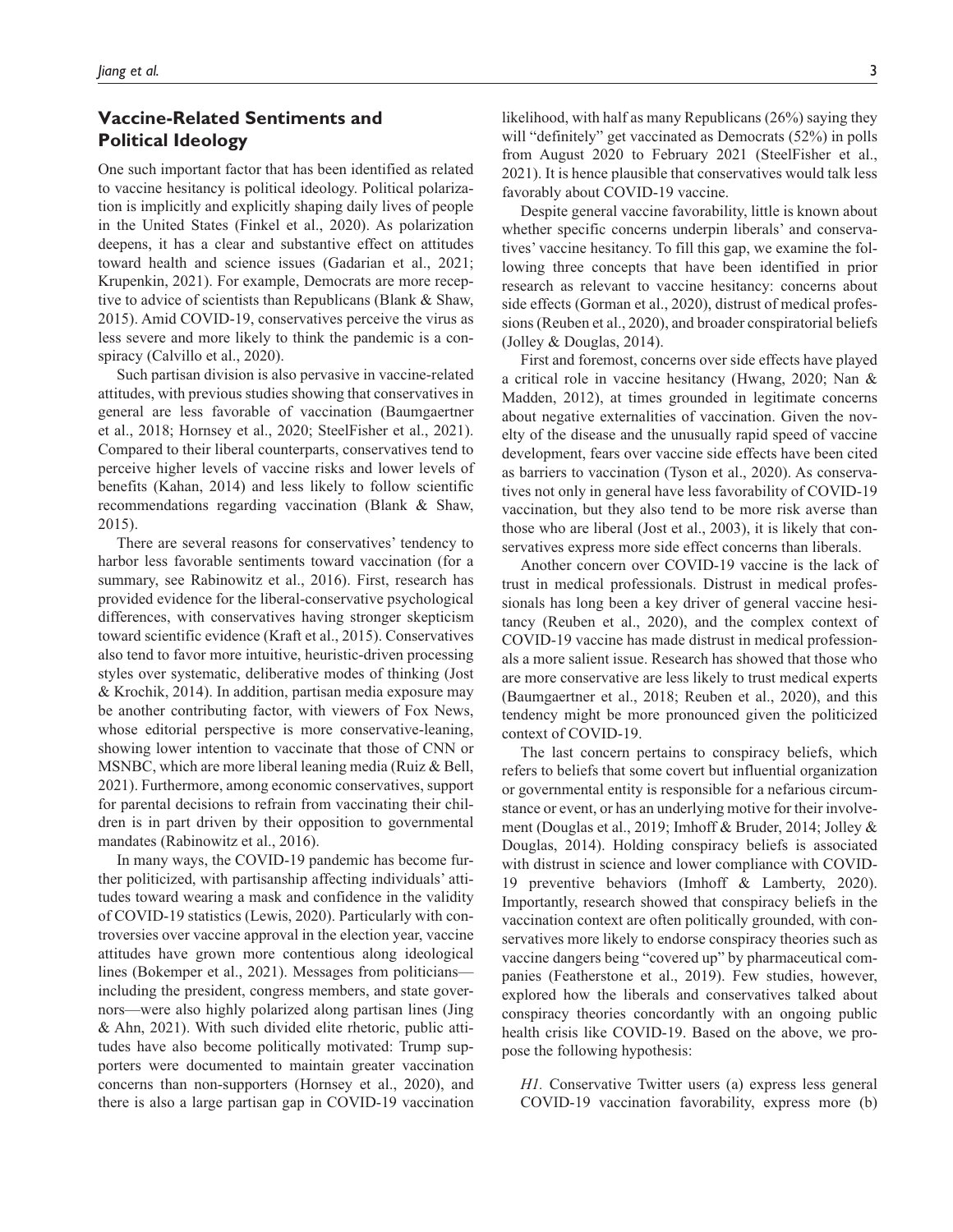concerns about vaccine side effects, (c) distrust of medical professionals, and (d) conspiracy theories.

## **Follower Scope and Expression on Social Media**

Besides political ideology, public expression about COVID-19 vaccines may also differ for those with a large follower count and those without. On social media, users can "follow" other users or groups based on their interest, while simultaneously rejecting connect with which they do not agree (Puri et al., 2020). This functionality, together with addressivity markers available on the platform (e.g., retweet, mention), allows users to develop a unique network of interactions and information streams based on their ideology or partisanship. At the same time, such following-based connections, typically non-reciprocal, also allow users to grow their ego-centric network where their personal concerns and viewpoints can be easily broadcast to an indefinite number of unknown audience (Kwak et al., 2010).

Understanding the discursive practices of these users with large follower scope is important for several reasons. First, while millions of people post content on social media, users with a large audience are more capable of inserting their narratives into the online information ecosystem, attracting engagement, and heightening the visibility of their viewpoints (Burke-Garcia, 2019; Leader et al., 2021). From this perspective, an account's social media following serves as their audience that is critical for information diffusion (Zhang et al., 2021). In addition, individuals may ascertain influence through growing follower counts (Dubois & Gaffney, 2014); these semi-public individuals have come to occupy an important niche on social media (Burke-Garcia, 2019). By establishing their online profiles about a topic or set of topics they are familiar with, these users often have a cohort of followers ready to trust and disseminate their thoughts, opinions, and perspectives (Leader et al., 2021).

Facing a different scope of audience, those most-followed Twitter users may tweet in a way that is different from standard users. On the Twitter platform, research indicated political elite users' discourses resolve around particular types of topics (Green et al., 2020), which may be different from tweets of users with more modest following. Study also found vaccine hesitant influencers may think about their followers' reactions when posting about vaccinerelated content (Leader et al., 2021). Yet, it remains unclear whether users of a large following exhibit more favorable vaccine attitudes, as well as disseminating different sets of hesitancy concerns.

*RQ1.* How do tweets from users with a large follower scope differ from those of standard users in terms of the expression of (a) general COVID-19 vaccine favorability,

(b) concerns about side effects, (c) distrust of medical professionals, and (d) conspiracy theories?

There might also be an interplay between ideological stance and follower scope, with ideology's association with vaccine-related expression more or less salient among users with large follower scope. One possibility is that the partisan divide in vaccine attitude is more pronounced among users with a large following, as they are motivated to put forth more extreme content to secure their niche position, especially on Twitter where polarization has grown (Garimella & Weber, 2017). They are also more likely to tweet about specific topics that resonate well with their audience, compared to standard users who should be less motivated to "write for their audiences" (Marwick & boyd, 2011). Analysis of political elites' (also those with large follower counts) Twitter discourses about COVID-19 revealed substantive polarization while Democratic elites' discourses put more emphasis on the pandemic itself, such as talking about threats to public health and workers, Republican elites talked more about China and placed importance on economic consequences for business (Green et al., 2020). This polarized pattern might apply to vaccine discourse, with liberal and conservative users with large following differ more in COVID-19 vaccine-related expression than standard users.

However, it is also likely that users with a large audience express more perspectives aligned with normative views. As the size of follower networks is positively related to audience diversity (Choi & Lee, 2015), those with a larger audience tend to feel obliged to subscribe to social norms, avoid taking extreme position and tempering their public comments (Leader et al., 2021). They are also more likely to anticipate challenging opinions and more aware of social norms. In other words, their Twitter expressions are likely to be in line with health authorities and the best available evidence. Given the competing hypotheses, we propose the following research question:

*RQ2.* Is the association between political ideology and Twitter expressions about (a) general vaccine favorability, (b) concerns over side effects, (c) distrust of medical professionals, and (d) conspiracy theories more or less pronounced among those with a large follower scope, compared to standard Twitter users?

Finally, apart from the three theory-informed dimensions (i.e., concerns over side effects, distrust in medical professionals, and conspiracy theories), we pose an additional question to explore the thematic structures about liberal and conservative vaccine discourses inductively. The inductive approach helps us explore the most prominent topics without researcher preconception (i.e., without constraining the analysis to established salient concerns; see Walter & Ophir, 2019).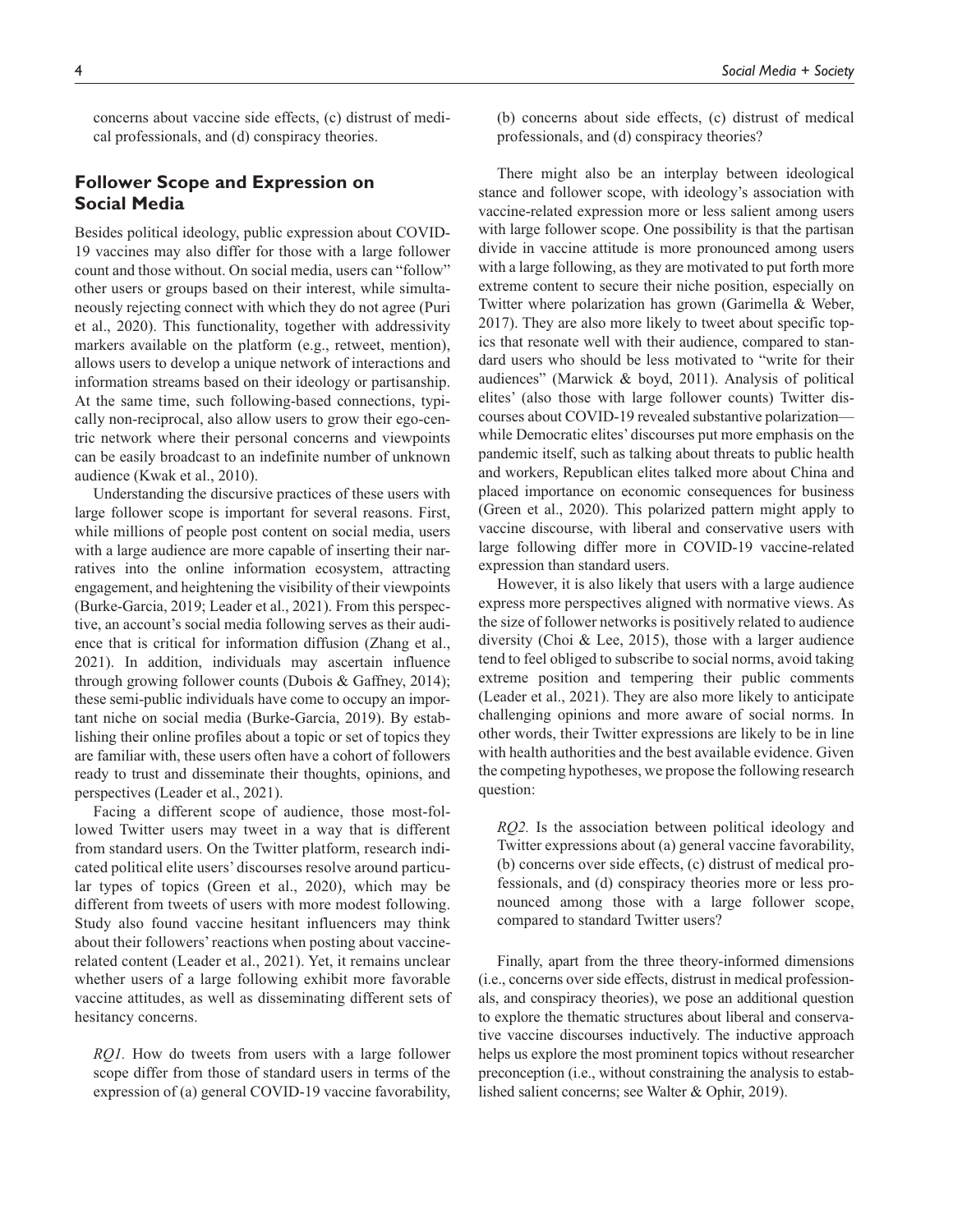*RQ3.* What are the COVID-19 vaccine-related topics discussed by (a) liberal Twitter users and (b) conservative Twitter users separately?

## **Data and Methods**

### *Data Retrieval, Classification, and Integration*

We constructed a corpus using Twitter data to answer the above-mentioned questions. This corpus was collected and processed in the following steps. First, we used Synthesio to retrieve a 1% random sample of tweets containing a broad range of COVID-19-related keywords between 1 March and 30 June 2020. We focus on the time period that witnessed the initial stage of the public's COVID-19 vaccine discussion because it reflects the public's original reaction to vaccination, which may be highly influenced by many factors such as constantly changing information, scientific uncertainty, and a highly partisan information environment. We believe understanding public reaction in the onset of the pandemic is an important first step toward finding the key to successful health communication outreach. Second, we used vaccinerelated keywords to extract a vaccine-related dataset (see Supplemental Appendix 1 for keywords), resulting in a sample of 349,979 tweets.

We first classified tweets along several variables of interests. This was achieved by labeling a random sample of 5,000 tweets, which we used to train a machine-learning classifier. The coding schemes for variables of interest pertain to general vaccination favorability, side effects, distrust in scientists, and conspiracy theories (see Supplemental Appendix 2 for codebook). The coding scheme focuses on various forms of expression reflecting the empirical concept of vaccine hesitancy and was constructed based on existing literature.

We begin with vaccination favorability, which pertains to the expressed sentiment regarding COVID-19 vaccination, including favorable vaccine sentiment on the one side and unfavorable vaccine sentiment on the other side. We defined "favorable vaccination sentiment" tweets as tweets that express positive attitudes or contain positive information about the COVID-19 vaccine, or include positive comments from vaccine supporter; "unfavorable vaccination sentiment" tweets were classified as those including negative attitudes or contain negative information about the COVID-19 vaccine, or include negative comments from vaccine opponents. Tweets not falling within these categories are labeled neutral and not included in analysis.

The "side effects" category was operationalized as tweets mentioning vaccine side effects, including safety concerns, risk, and unknown effects (Massey et al., 2016; Nan & Madden, 2012). The "distrust of medical professionals" construct includes tweets that expressed distrust in scientists, doctors, researchers, and scientific institutions (Kang et al., 2017; Reuben et al., 2020). Given that COVID-19

information has come from both scientific experts and health agencies, we included both scientists (e.g., Dr Fauci) and scientific institutions (e.g., CDC, WHO). Finally, the conspiracy theory category involves tweets containing conspiracy views, including claims about the nefarious or ulterior motives of individuals, organization, and/or governments behind vaccination development and dissemination (Imhoff & Lamberty, 2020; Jolley & Douglas, 2014). Prominent scenarios included organizations pursuing profits over human life, scientists disguising truth for their own benefits, and governments hiding information or initiating propaganda to mislead the public (Imhoff & Lamberty, 2020; Klofstad et al., 2019; Miller, 2020).

Two coders coded these variables for vaccine favorability on a binary basis  $(1 = \text{favorable}, 0 = \text{unfavorable})$ , and the three vaccination concerns  $(1)$ =present, 0=absent). After achieving intercoder agreement (see Supplemental Appendix 3), the coders labeled another 5,000 randomly selected tweets, and continued coding until the balance between the two classes was roughly reached (2,500 tweets for both 0 and 1). The procedure was applied for all variables, and the labeled tweets were used for machine-learning. We then finetuned the Bidirectional Encoder Representations from Transformers (BERT) model for the downstream classification problem (Devlin et al., 2018). Each sequence embedding extracted from the BERT is with dimension 768. To deal with the unbalanced dataset, we use under-sampling, which randomly removes samples from the majority class. After fine-tuning, the trained models were used to label the remaining tweets (see Supplemental Appendix 4 for procedure details and accuracy rate).

Next, we randomly sampled 10% of unique users, which resulted in 11,818 users and obtained their ideology score and follower count. Using Twitter's application programming interface (API), we extracted the number of followers for each user, and classified users who have more than 20,000 followers as users of large follower scope, and all others as standard users. This approach follows previous research, which used absolute number of followers to differentiate users with large follower scope from other types of users, setting the threshold at the level for designation as a microinfluencer (Primario et al., 2017; Shah et al., 2015). We conducted stratified sampling to make the user dataset balanced regarding the audience scope, including equal number of users with large follower counts and standard follower counts.

We then scaled each user's ideology from liberal to conservative using established network homophily methods. We applied a latent space model approach for estimating political ideology through an iterative process, which impute Twitter users' ideological position based on the observed connections among them (Barberá et al., 2015). Specifically, using the structure of following links (i.e., which political actors each user follows), we obtained an ideal point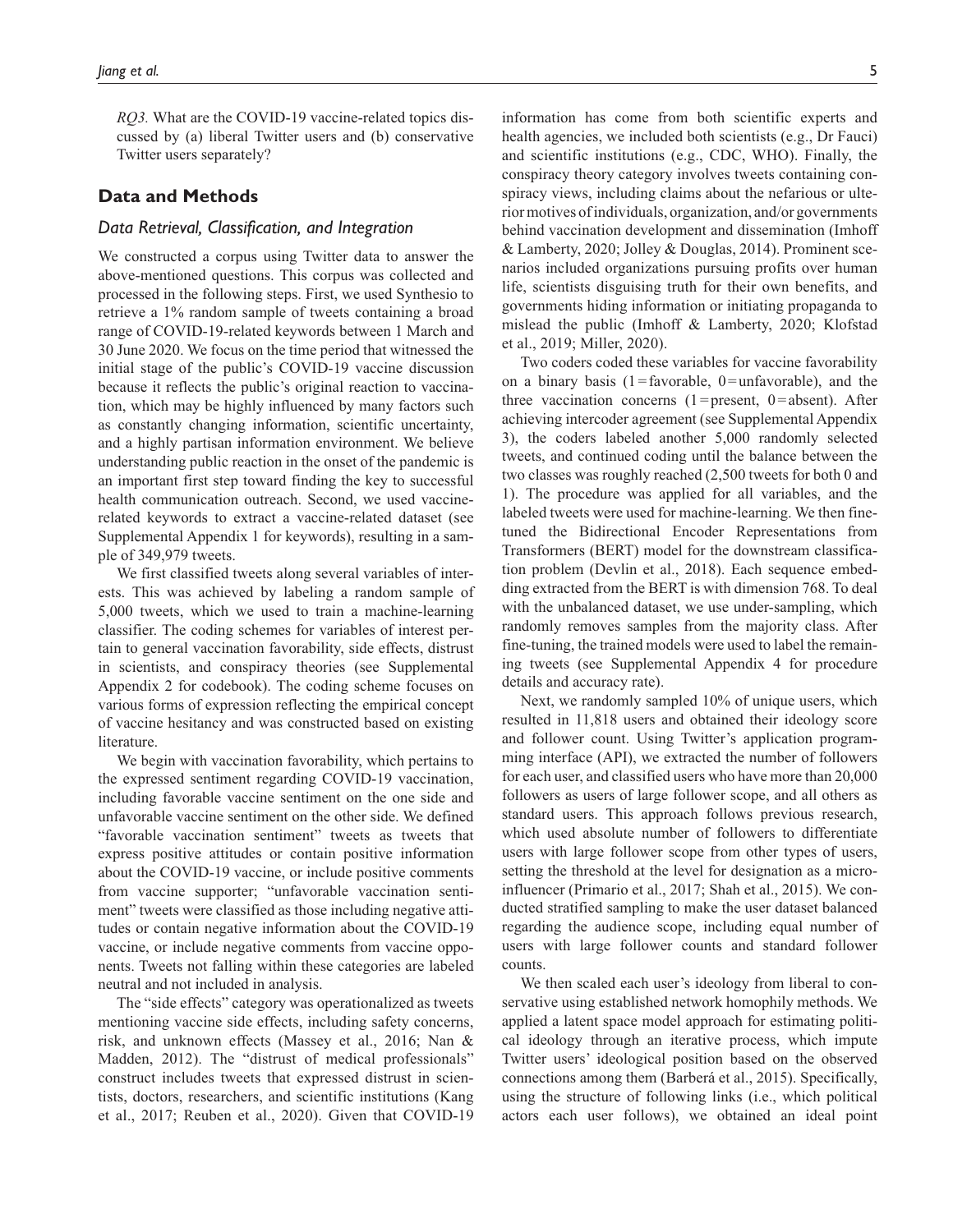estimate, with standard errors, on a continuous scale where more positive scores indicate a more conservative orientation.

Finally, we filtered this dataset by removing (a) users whose accounts were suspended or did not have network information available for ideology scaling and (b) tweets that did not contain explicit vaccination favorability stance by the machine classifier. The final dataset had 16,959 tweets posted by 6,861 users, with 3,656 of users having a large audience, and 3,205 with a standard audience. In total, there were 10,311 tweets favorable to vaccination and 6,648 tweets unfavorable to vaccination, with 946 tweets mentioning side effects, 2,217 tweets conveying distrust, and 3,854 tweets making reference to conspiracy theories. We used this dataset for analysis.

## *Data Analysis*

*Compare Vaccination Views Between Ideological Groups.* The vaccination favorability and concerns were then compared between liberal and conservative groups, taking into consideration of accounts with large following and standard accounts. Given users may post multiple tweets, we used linear mixed-effects models to average across all tweets posted by the same user and compare the resulting scores as a function of the predictors (Judd et al., 2012). To be precise, we used the data in long format (one row per tweet) and estimated a series of linear mixed-effects models in which we analyzed the outcome variable (e.g., whether the tweet mentioned side effects or not) as a function of ideology (meancentered), user status (contrast-coded), and their interaction. This approach is mathematically equivalent to using data in wide format (one row per participant), computing proportion scores for each participant (e.g., the proportion of each user's tweets that mention side effects) and estimating a series of general linear models in which the proportion score is analyzed as a function of ideology (mean-centered), audience size category (contrast-coded), and their interaction.

*Structure Topic Modeling of Both Ideological Group.* Besides this statistical analysis, we also assessed vaccination attitudes in different ideological groups more comprehensively by comparing the semantic structure of their discourses. We used structural topic modeling (STM) for this purpose, which is a text analysis method incorporating meta data into topic models. STM infers the latent topic structure based on word co-occurrence (Roberts et al., 2019), and allows incorporating document-level information (i.e., pre-labeled vaccination attitude of each tweet). Given that our goal is to detect nuanced topical differences across the ideological spectrum, we opted for separate STM models for liberal and conservative tweets. The model specification includes general vaccination attitude as a covariate, to facilitate the detection of specific topics in tweets with positive or negative vaccination sentiments.

To create a document-term matrix, data were preprocessed following standard procedures. We further removed too frequent (appearing in over 90% of the documents) or infrequent features (appearing in less than 0.005% of the documents), as their distribution patterns often do not contribute to meaningful topics (Burscher et al., 2016; Maier et al., 2018). Model assessment was done by comparing models with a broad range of possible *k* (2–100) on the following four commonly used metrics: coherency, exclusivity, residuals, and lower-bound.

## **Results**

## *Linear Mixed-Effects Model Results*

The linear mixed-effects models showed that ideology was significantly related to users' general vaccination favorability after controlling for the effect of user status and interaction between ideology and user status, *b*=–0.09, *SE*=0.04, *F*(1, 6,841)=540.88,  $\eta_p^2 = 0.07$  *p* < 0.001. This indicates that conservatives express less favorable vaccination views. In addition, user status (i.e., user with large follower scope) has a significant positive association with vaccination favorability after controlling for the effect of ideology and interaction,  $b=0.14$ ,  $SE=0.01$ ,  $F(1, 6,841)=174.51$ ,  $\eta_p^2 = .02$ ,  $p < .001$ . It suggests users with a large following have posts more favorable to vaccination than standard users. The interaction effect is not significant, *b*=–0.01, *SE*=0.01, *F*(1, 6,841)=0.54,  $\eta_p^2 = 0.00, p = 0.46.$ 

For side effects, conservative ideology was positively related to it after controlling for user status and interaction effect,  $b=0.01$ ,  $SE=0.002$ ,  $F(1, 6,841)=35.64$ ,  $\eta_p^2 = .005$ , *p*<.001, indicating conservatives are more likely to express concerns over COVID-19 vaccination side effects. User status was negatively related to side effect expression in tweets,  $b = -0.02$ ,  $SE = 0.005$ ,  $F(1, 6,841) = 12.96$ ,  $\eta_p^2 = .002$ ,  $p < .001$ . These results indicate that user with large audience mentioned vaccination side effects less frequently. Notably, the interaction effect was not significant, *b*=–0.003, *SE*=0.003,  $F(1, 6,841)=1.04, \ \eta_p^2 = .002, p = .31.$ 

Conservative ideology is also positively related to expression regarding distrust of medical professionals after controlling for user status and the interaction, *b*=0.04, *SE*=0.002, *F*(1, 6,841)=244.97,  $\eta_p^2 = .035$ , *p*<.001. Again, user status had a significant negative association with distrust of medical professionals, *b*=–0.02, *SE*=0.006, *F*(1, 6,841)=9.12,  $\eta_p^2 = .001$ , *p*<.01. There is also a significant interaction effect,  $b=0.01$ ,  $SE=0.005$ ,  $F(1, 6,841)=4.15$ ,  $\eta_p^2 = .001$ , *p*<.05, with liberal users who have large following being the least distrustful of medical professionals.

In terms of conspiracy theories, conservative ideology was also positively related to sharing posts containing conspiratorial views after holding user status and interaction effect consistent, *b*=0.07, *SE*=0.003, *F*(1, 6,841)=689.03,  $\eta_p^2$  = 0.092, *p* < .001. Having account that has large follower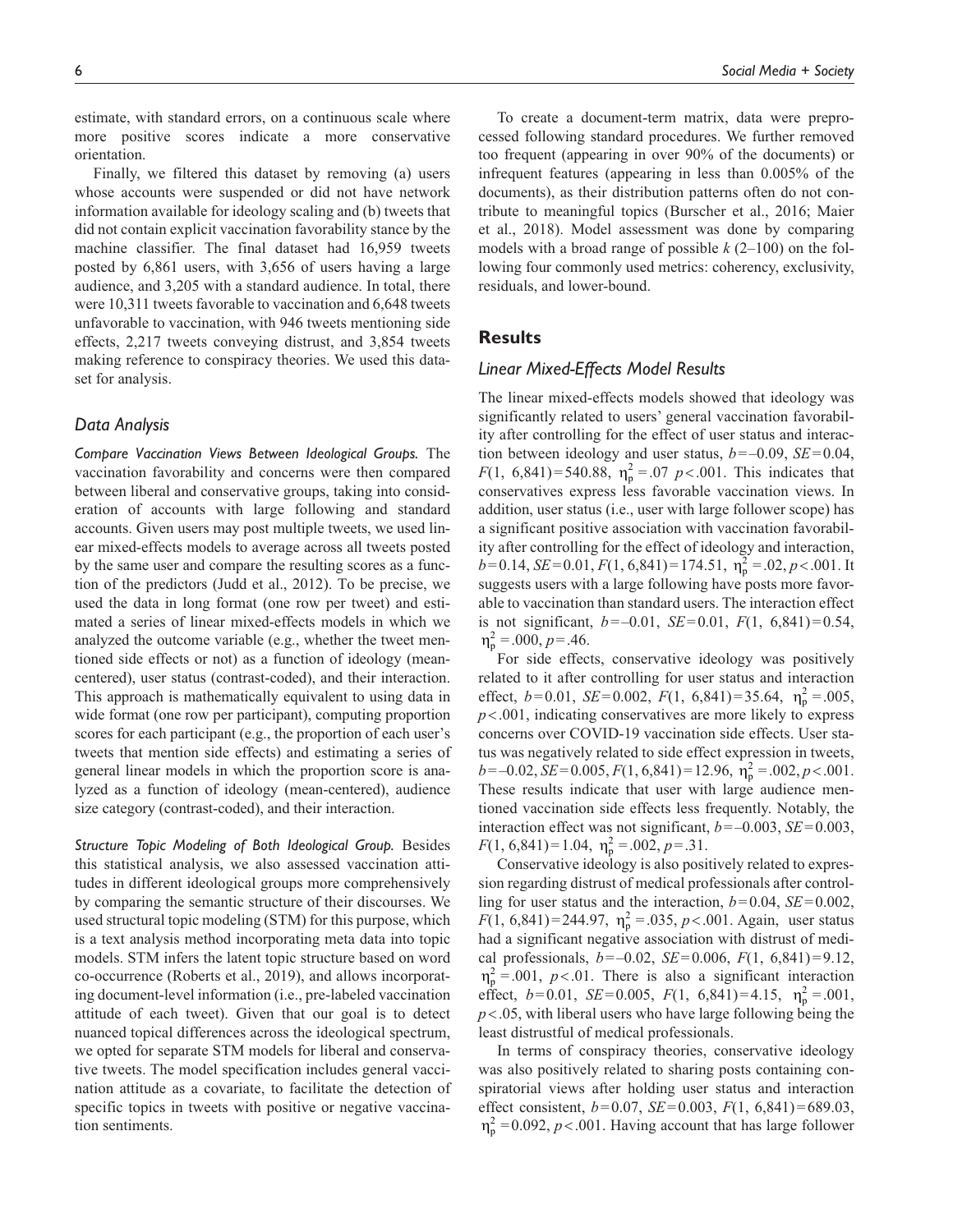|                    | Favorability |         | Side effects |      | <b>Distrust</b> |        | Conspiracy |         |
|--------------------|--------------|---------|--------------|------|-----------------|--------|------------|---------|
|                    | b            |         |              |      |                 |        |            |         |
| Ideology score     | $-0.09$      | < 0.001 | 0.01         | 100. | 0.04            | < .001 | 0.07       | < 0.001 |
| Follower scope     | 0.14         | < 0.001 | $-0.02$      | 100. | $-0.02$         | < 0.1  | $-0.06$    | < 0.001 |
| Interaction effect | $-0.01$      | .46     | $-0.003$     | .31  | 0.01            | < 0.05 | $-0.001$   | .45     |

**Table 1.** Linear Mixed-Effects Models Predicting Vaccination Favorability and Specific Concerns in Tweets.



Figure 1. Expressed COVID-19 vaccination favorability and concerns as a function of user ideology and follower scope. (1) Vaccination favorability. (2) Side effects. (3) Distrust. (4) Conspiracy.

scope had a significant negative association with talking about conspiracies, *b*=–0.06, *SE*=0.008, *F*(1, 6,841)=57.39,  $\eta_p^2 = 0.008$ ,  $p < 0.001$ . The interaction effect is not significant,  $b = -0.001$ , *SE*=0.005, *F*(1, 6,841)=0.58,  $\eta_p^2 = .000$ , *p*=.45 (see Table 1 for the coefficients of regression model, and see Figure 1 for visualization).

Overall, these results showed conservatives and standard Twitter users had less favorable vaccination expressions and had more specific vaccination concerns, supported H1a to H1d and answered RQ1a to RQ1d. The interaction effect answered RQ2a to RQ2d. We further examined whether the above-mentioned relationships remain the same when one statistically controls for the number of tweets that each user provided. We reran all of the models described earlier, but this time included the number of tweets as a covariate. The results remained virtually the same; both ideology and elite status remained significantly related to all of the outcome variables, whereas all interactions (except for distrust of medical professionals) were non-significant.

## *Structural Topic Modeling Results*

To more fully understand the differences between conservatives and liberals regarding COVID-19 vaccine hesitancy inductively, we conducted separate STM models for both liberal and conservative users. This approach allowed deeper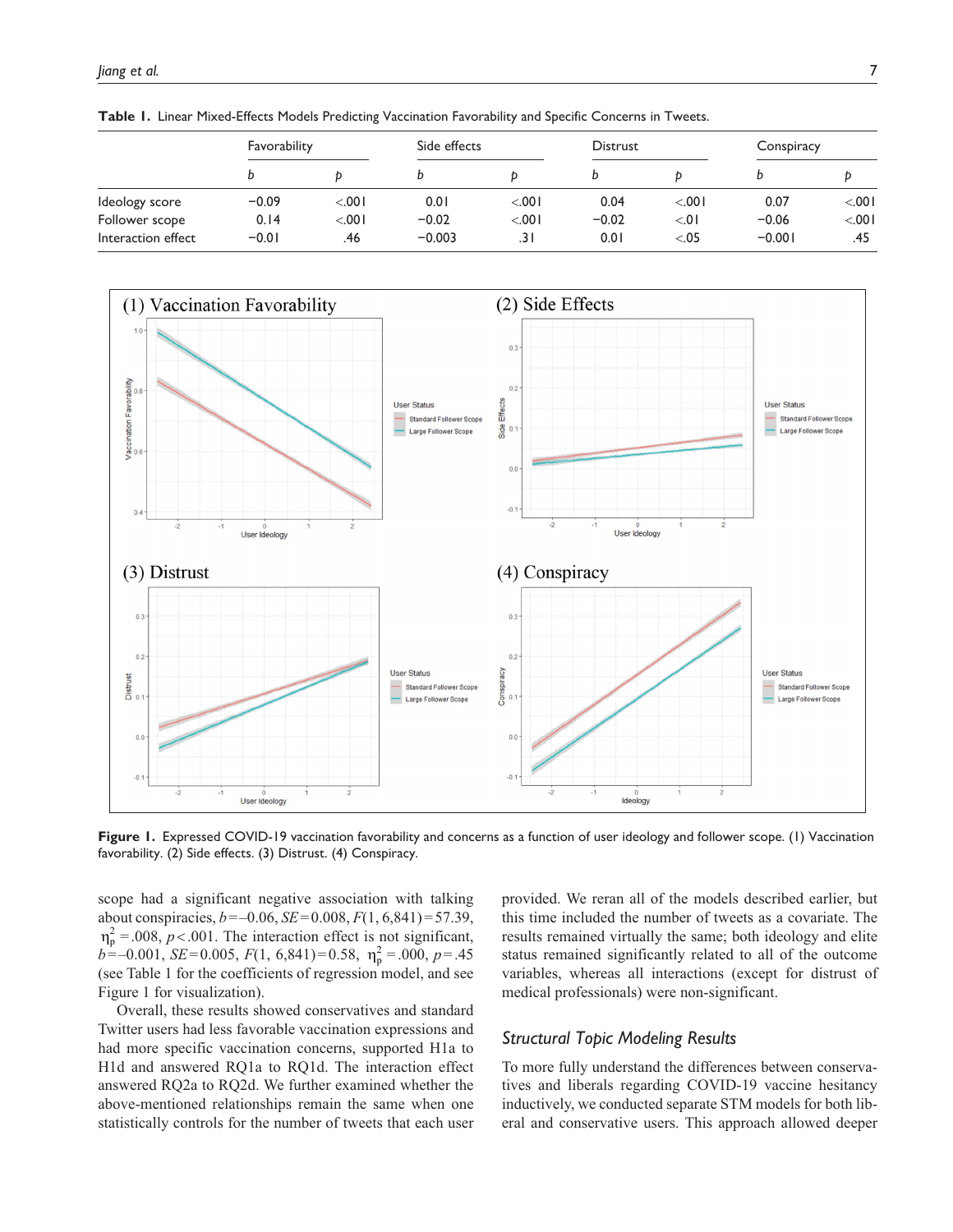examination of the thematic focuses that characterize their

respective vaccine discourses. Results from STM yielded seven topics in tweets from liberal users, and eight topics from conservatives. On the liberal side, prominent topics are broadly consistent with liberals' favorable attitudes toward vaccines and optimism in science-based solutions. The most prominent topic is "vaccine development" (27.08%), which focused on the development, testing, and production of COVID-19 vaccines. The second most prominent topic is "conspiracy regarding big pharma and inequality" (19.46%), including discussions about the profit motives behind vaccine development, concerns about inequality in vaccination access, and conspiracies regarding scientists. Another topic concern the "role of vaccine in the pandemic" (14.82%), along with "need for vaccine" (4.65%). Liberals also expressed opinions surrounding "vaccines as a coping strategy," sometimes on a global scale (13.44%), "vaccine-related events and health policy" (10.67%), and had discussion about "vaccine effectiveness" (9.88%).

By contrast, conspiracy theories top the list of most prominent topics on the right (24.68%). It is noticeable that while both liberals and conservatives talk about conspiracy theories, the foci and targets are markedly different in line with their respective ideological orientation. On the political left, a large amount of conspiracy tweets expressed doubts in big pharma and their monetary intention, with statements such as "I will not take the Gates Vaccine . . . I will question the corrupted public health industrial complex & its financial conflicts of interest." Another unique liberal talking point was equality-related topics, reflected in keywords such as "insurance," "animal rights," and "#blacklivesmatter," manifested in tweets like "Compulsory Vaccinations in Africa? Globalist Eugenicist Bill Gates Allegedly Tried To Bribe Nigerian MPs with \$10." The label "conspiracy" was also exclusively used by liberal Twitter users to refer to "anti-vaccination liars and quacks." Alternatively, on the political right, conservative conspiracy tweets centered around "digital surveillance, mandatory vaccination and other doubts," reflecting concerns over surveillance through injected tracking chips and mandatory requirements; additionally, other themes doubts about scientists ("#fakescience," "#informedconsent"), supporting anti-establishment ("follothemoney," "#coronahoax," "#qanon2020") and populist views (#americafirst, #wethepeople), and mentions of foreign countries (#wuhan, #chinesevirus)—are also unique on the right.

Following conspiratorial beliefs, the second most discussed topic is "countries and individuals' roles in vaccine development" (17.73%), which emphasized specific research institutions' and countries' progress in vaccination development. The next most prominent topic on the right is "vaccine misconduct and hidden truth" (14.16%), which brought about claims of fraud and hidden agendas in vaccine research and news. Conservatives also voiced concerns about "vaccine

mandates and efficacy" (7.82%), structuring their discussions on informed consent and parents' choice. Moreover, they talked about "vaccine trials" (11.61%), expressed "opinions and events surrounding vaccine development" (10.91%), as well as paying attention to "measures to slow down the spread of COVID-19" (7.28%), and "vaccine mechanisms" (5.81%). The contrast in themes is noteworthy, with implications for addressing vaccine hesitancy (see Table 2 for topic labels, Figure 2 for topical contrast across covariates).

Despite the distinct focuses, tweets across the ideological spectrum shared a common theme of vaccine politicization. While the right discussed #deepstate, #democratsaredestroyingamerica, #bluestarzon, #voteredtosaveamerica, those on the left also advanced criticism about their political opponents, particularly Trump (#idiotinchief, #trumpgenocide, #donaldtrumpisthetypeofguy, #trumphasnoplan, #theageofthetrumpsewer, #impeached4life, #trumplicans), and rallied their base for election (#election2020, #bluewave2020). These findings answered RQ3a and RQ3b.

## **Discussion**

This study examined whether and how COVID-19 vaccination favorability and three vaccine hesitancy concerns differ by users' ideological stance and their follower size by analyzing Twitter discourse. We constructed a corpus using vaccine-related tweets from a subset of liberal and conservative users with either a standard or large number of followers. This approach makes it possible to understand how individuals' vaccine favorability and hesitancy concerns about COVID-19 vaccine are related to their ideology unobtrusively, allowing us to overcome self-report biases such as social desirability or recall biases in survey data (Gittelman et al., 2015; Hunger et al., 2013). Our findings are among the first to untangle the relationship between political ideologies and COVID-19 vaccine sentiment by examining these individual traits within the naturally occurring social media content.

Overall, our findings suggest that conservative (vs. liberal) and standard users (vs. users with a large following) express less favorable views on COVID-19 vaccine, more concerns about side effects, higher distrust in medical fields, and stronger beliefs in conspiracy theories. Furthermore, our interaction analysis demonstrated liberal users with a large following were the least distrustful of medical professionals, while strong conservatives express similarly large amount of distrust of medical professionals regardless of follower scope. Finally, our STM analysis revealed that while liberal users appear to focus on vaccine development and its role in ending the pandemic, conservative users discuss the potential misconduct in vaccine research and communication. Notably, while both sides mention conspiracy theories, their focuses were clearly ideologically driven; in line with their views on civil liberties and government role, conservatives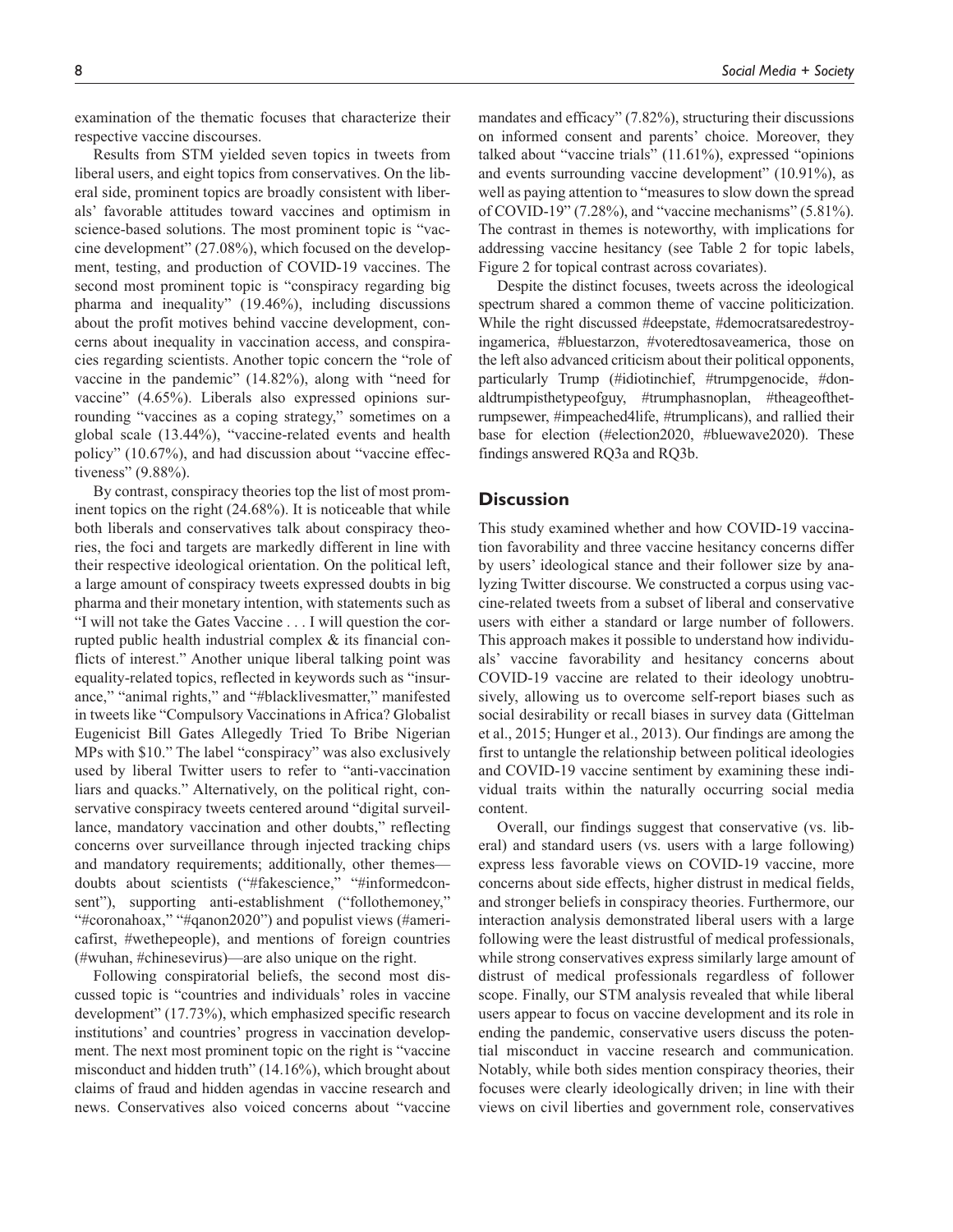| Topic                                                 | Proportion<br>(%) | Top terms                                                                            |
|-------------------------------------------------------|-------------------|--------------------------------------------------------------------------------------|
| T6 vaccine development                                | 27.08             | treatment, work, develop, available, safe, effective, help, scientist, effort, fight |
| T5 conspiracy regarding big pharma<br>and inequality  | 19.46             | bill, mask, anti, gates, kid, wear, aids, pay, kill, die                             |
| T3 role of vaccine in the pandemic                    | 14.82             | testing, development, death, protect, spread, science, infection, child, phase, risk |
| T4 opinions surrounding vaccine as<br>coping strategy | 13.44             | test, million, drug, global, disease, americans, outbreak, company, china, patient   |
| T7 vaccine-related events and<br>health policy        | 10.67             | research, hope, right, stop, home, normal, fauci, care, prevent, produce             |
| T2 vaccine effectiveness                              | 9.88              | flu, trial, study, expert, polio, ready, antibody, continue, sick, create            |
| TI need for vaccine                                   | 4.65              | need, cure, plan, response, potential, medical, future, safety, charge, result       |

|  |  |  | Table 2. Structural Topic Modeling for Tweets From Liberal and Conservative Users. |  |  |  |  |
|--|--|--|------------------------------------------------------------------------------------|--|--|--|--|
|  |  |  | (1) Prominent Topics in Vaccine Discourse Among Liberal Twitter Users.             |  |  |  |  |

(2) Prominent Topics in Vaccine Discourse Among Conservative Users.

| <b>Topic</b>                                                                            | Proportion<br>(%) | Top terms                                                                                             |
|-----------------------------------------------------------------------------------------|-------------------|-------------------------------------------------------------------------------------------------------|
| TI conspiracy regarding digital surveillance,<br>mandatory vaccination and other doubts | 24.68             | bill_gates, gates, fauci, wants, population, control, #billgates, children, bill,<br>money            |
| T7 countries and individuals' roles in vaccine<br>development                           | 17.73             | research, develop, president, scientists, treatments, health, global, million,<br>johnson, developing |
| T8 vaccine misconducts and hidden truth                                                 | 14.16             | cure, cdc, americans, aids, believe, hiv, polio, trying, death, kids                                  |
| T5 vaccine trials                                                                       | 1.6               | trial, effective, ready, moderna, phase, antibodies, data, risk, economy,<br>children                 |
| T4 opinions and events surrounding vaccine<br>development                               | 10.91             | testing, potential, trials, normal, deaths, company, cases, candidate,<br>experimental, protect       |
| T2 vaccine mandates and efficacy                                                        | 7.82              | flu, help, disease, hope, immunity, prevent, patients, drugs, die, needs                              |
| T3 measures to slow down the spread of<br>COVID-19                                      | 7.28              | need, development, available, test, safe, developed, companies,<br>researchers, china, fight          |
| T6 vaccine mechanisms                                                                   | 5.81              | treatment, study, possible, results, fda, race, medical, tests, outbreak, learn                       |

*Note*. The resulting topics were later labeled based on (a) each topic's most frequently occurring features, (b) top exclusive words that distinguished one topic from others (or FREX words), and (c) the most representative texts (tweets with the highest theta scores). Two authors took additional steps to validate the topic labels with a random sample of 200 tweets of the liberal topics (81.5% agreement), and 200 tweets of the conservative topics (91.5 % agreement).

tweeted more about mandatory vaccination and digital surveillance, whereas liberals expressed skepticism about hidden agendas related to big pharma and inequality.

Our findings contribute to the literature on several fronts. First, we advanced research on ideology and scientific issues, which, to date, has mainly adopted traditional methods such as survey to examine the relationship between these variables. For example, public opinion polling reveals that conservatives have weaker COVID-19 vaccine intention (SteelFisher et al., 2021). Our study contributes to this body of work by leveraging an approach using social media data, which allowed scaling users' ideology and vaccine favorability and concerns based on their actual discourse.

Moreover, we moved one step further by focusing on specific concerns and worries underpinning ideologically driven vaccine hesitancy. Our results revealed that conservative users were more likely to express concerns about side effects, distrust in medical professionals, and conspiratorial beliefs.

This provides insight on the group that hold vaccine hesitancy. It is known that general vaccination hesitancy is to a large extent constituted by concern about side effects, distrust in medical professionals, and conspiracy beliefs (Featherstone et al., 2019; Nan & Madden, 2012; Reuben et al., 2020), and it is also known that COVID-19 vaccination sentiments is divided across ideological lines (Tyson et al., 2020). Our finding bridges these two aspects of previous finding in the COVID-19 context, offering empirical evidence regarding ideological group difference in the general vaccination favorability and specific vaccination concerns.

Notably, our study is among the first to examine whether Twitter users' network audience size is related to the content of their tweets, expecially in the COVID-19 context. Building on research on social media network and information flow (Boutyline & Willer, 2017; Primario et al., 2017), we found that users with large audience size talked more favorably toward COVID-19 vaccine, possibly due to the heterogeneity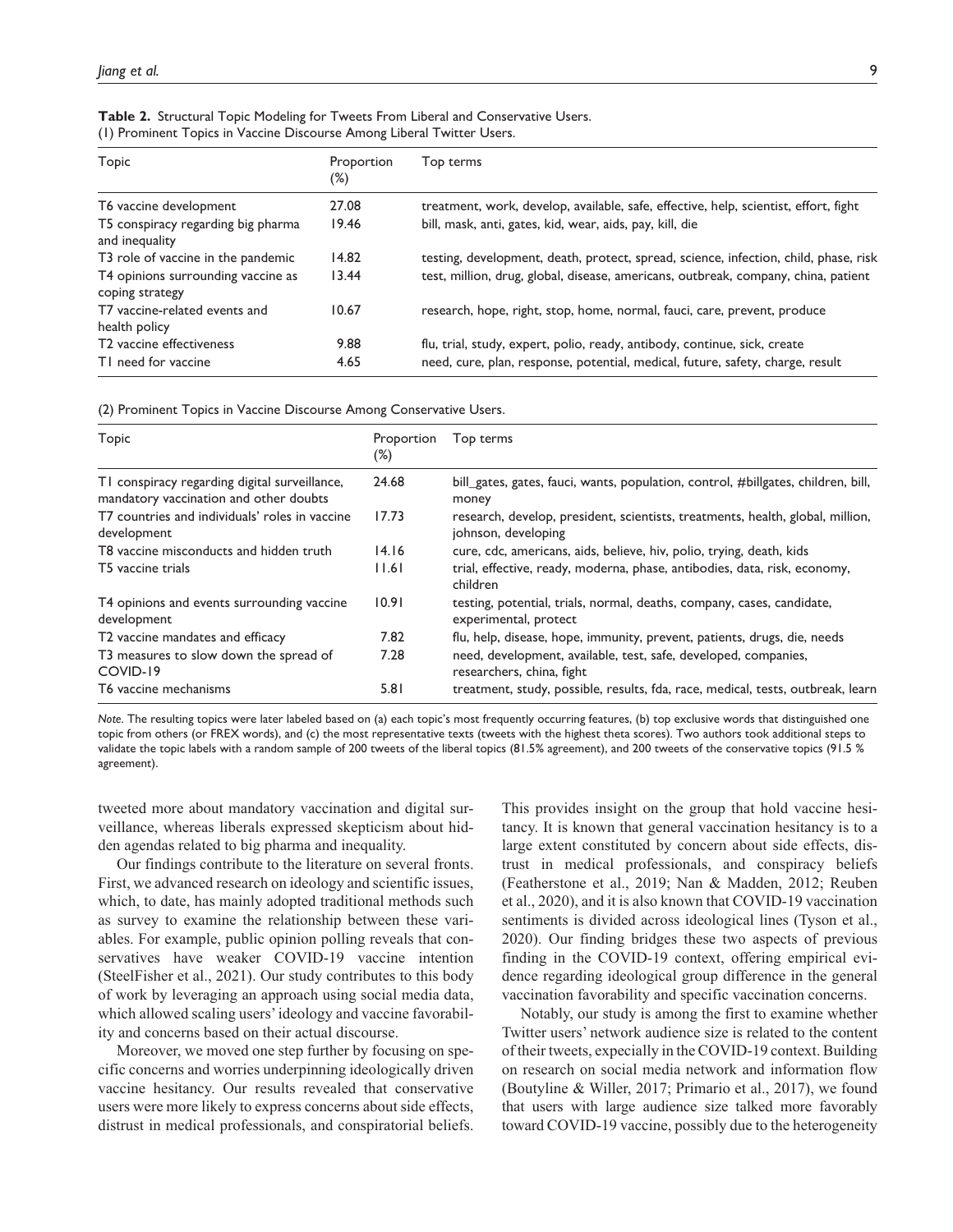

**Figure 2.** STM topical contrast.

of their audience. On the contrary, users with a large audience are less likely to mention specific vaccination concerns—side effects, medical mistrust, and conspiracy theories—which, again, might be due to consideration of avoiding alienating some group of followers or creasing combative discourses (Leader et al., 2021), as well as normative pressure due to having large audience.

Our interaction analysis further revealed an interplay between ideology and follower scope. While liberal users with a large following expressed the least amount of distrust in medical professionals, conservative users' expression of

distrust in medical professionals did not depend on the following size. These findings suggest that liberal users with a large following may be the group that build trust and credibility of health agencies and scientific experts, conveying the safety as well as stringent standards enforced in vaccine development process, and facilitating equitable dissemination of vaccine information across the social media platforms. However, conservatives' higher distrust of medical professionals across both users with large follower scope and standard users indicate the imperative to restore the conservatives' trust in medical professionals and develop strategies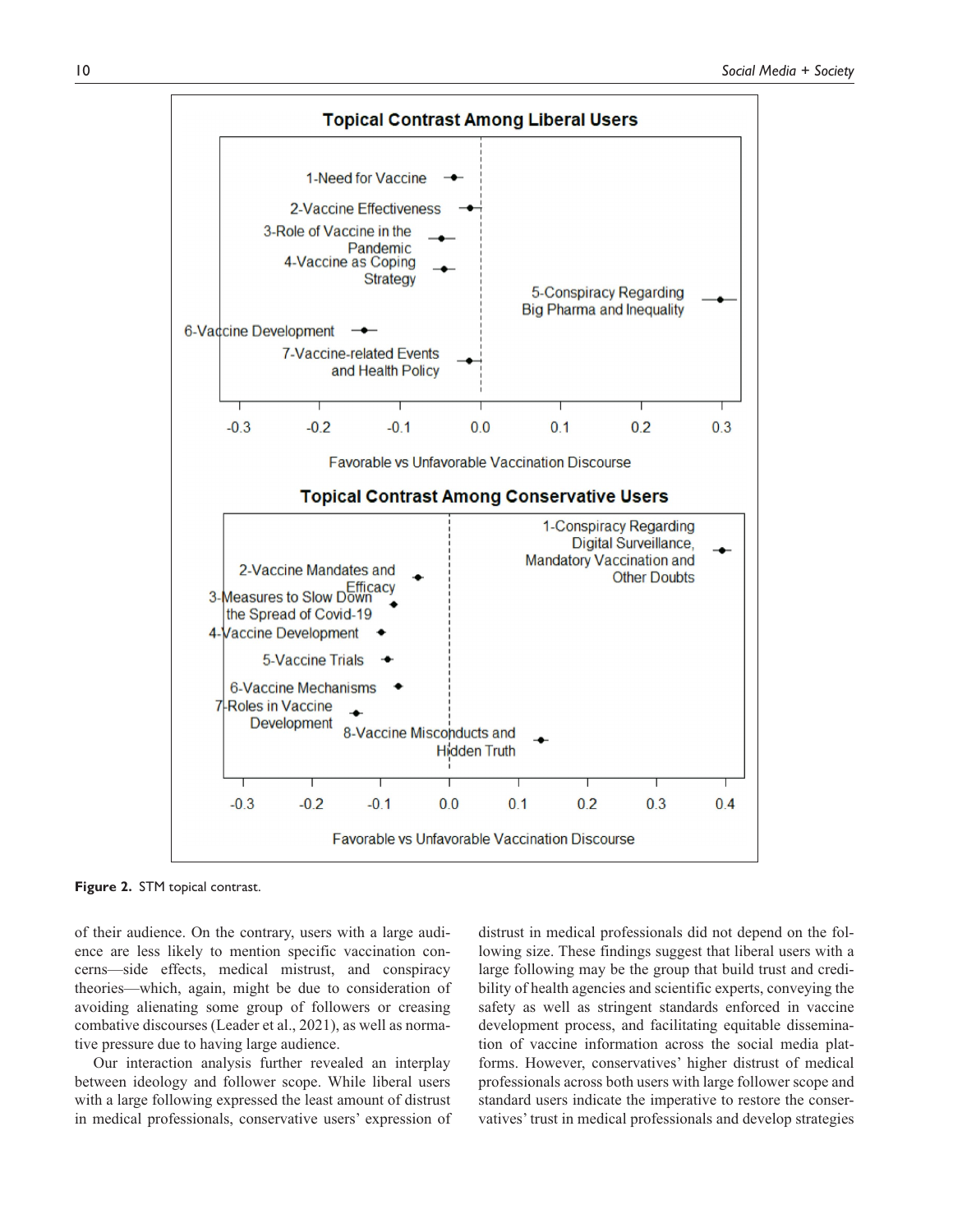to combat the specific set of vaccine hesitancy concerns among Americans on the political right.

On a broader note, while conspiracy thinking has been commonly associated with the conservative side, our findings reveal that conspiracy rhetoric offers a political instrument for both sides to advance interpretations aligned with their ideology. Given the uncertainty and lack of coping strategies at the initial stage of the pandemic, it is natural that conspiracy thinking offers a vehicle for maintaining a sense of meaning, control, and security amid uncertainty across the ideological spectrum (Allport & Postman, 1947; Newheiser et al., 2011). Yet, our findings underscore that the details of the conspiracy beliefs from the left and the right differ substantially, with the left and the right seeing nefarious or ulterior motives in distinct sets of individuals and organizations behind vaccination development and dissemination.

This study has several limitations. Primarily, as with all other research using topic models, the topic modeling labels reflect the authors' subjective interpretation. In addition, we used a cut-off number to categorize user status. Although it is an established method in social media studies (e.g., Primario et al., 2017), future studies can leverage other measures. Finally, our study assessed public sentiment regarding COVID-19 vaccination by analyzing Twitter content from the first 4months of pandemic. We believe an important follow-up question would be investigating whether, and in what ways, Twitter discourses evolve across the course of the pandemic.

Overall, our study responds to the need for vaccine-related public health communication that imparts meaningful and compelling messages (Broniatowski et al., 2020). The findings inform COVID-19 vaccination campaigns and suggest liberals and conservatives who have large follower scope on Twitter could be mobilized and compensated to address vaccine hesitancy. The ideological division in vaccination attitudes points to the need of targeted interventions, with users of a large audience serving as intermediary information hubs; with a cohort of followers ready to listen, these users can help deliver tailored messages based on specific concerns that drive vaccine hesitancy among their audience.

#### **Declaration of Conflicting Interests**

The author(s) declared no potential conflicts of interest with respect to the research, authorship, and/or publication of this article.

#### **Funding**

The author(s) disclosed receipt of the following financial support for the research, authorship, and/or publication of this article: The author(s) received John S. and James. L. Knight Foundation. Award ID is MSN231314.

## **ORCID iDs**

Xiaoya Jiang  $\Box$  <https://orcid.org/0000-0001-5903-4019> Min-Hsin Su **D** <https://orcid.org/0000-0001-5051-2600>

#### **Supplemental material**

Supplemental material for this article is available online.

#### **References**

- Allport, G. W., & Postman, L. J. (1947). *The psychology of rumor*. Holt, Rinehart and Winston.
- Barberá, P., Jost, J. T., Nagler, J., Tucker, J. A., & Bonneau, R. (2015). Tweeting from left to right: Is online political communication more than an echo chamber? *Psychological Science*, *26*(10), 1531–1542. <https://doi.org/10.1177/0956797615594620>
- Baumgaertner, B., Carlisle, J. E., & Justwan, F. (2018). The influence of political ideology and trust on willingness to vaccinate. *PLOS ONE*, *13*(1), Article e0191728. [https://doi.org/10.1371/](https://doi.org/10.1371/journal.pone.0191728) [journal.pone.0191728](https://doi.org/10.1371/journal.pone.0191728)
- Blank, J. M., & Shaw, D. (2015). Does partisanship shape attitudes toward science and public policy? The case for ideology and religion. *The ANNALS of the American Academy of Political and Social Science*, *658*(1), 18–35. [https://doi.](https://doi.org/10.1177/0002716214554756) [org/10.1177/0002716214554756](https://doi.org/10.1177/0002716214554756)
- Bokemper, S. E., Huber, G. A., Gerber, A. S., James, E. K., & Omer, S. B. (2021). Timing of COVID-19 vaccine approval and endorsement by public figures. *Vaccine*, *39*(5), 825–829. <https://doi.org/10.1016/j.vaccine.2020.12.048>
- Bonnevie, E., Goldbarg, J., Gallegos-Jeffrey, A. K., Rosenberg, S. D., Wartella, E., & Smyser, J. (2020). Content themes and influential voices within vaccine opposition on Twitter, 2019. *American Journal of Public Health*, *110*(Suppl. 3), S326–S330. <https://doi.org/10.2105/AJPH.2020.305901>
- Boutyline, A., & Willer, R. (2017). The social structure of political echo chambers: Variation in ideological homophily in online networks. *Political Psychology*, *38*(3), 551–569. [https://doi.](https://doi.org/10.1111/pops.12337) [org/10.1111/pops.12337](https://doi.org/10.1111/pops.12337)
- Broniatowski, D. A., Quinn, S. C., Dredze, M., & Jamison, A. M. (2020). Vaccine Communication as Weaponized Identity Politics. *American Journal of Public Health*, *110*(5), 617–618. <https://doi.org/10.2105/AJPH.2020.305616>
- Burke-Garcia, A. (2019). *Influencing health: A comprehensive guide to working with online influencers*. CRC Press.
- Burscher, B., Vliegenthart, R., & Vreese, C. H. D. (2016). Frames beyond words: Applying cluster and sentiment analysis to news coverage of the nuclear power issue. *Social Science Computer Review*, *34*(5), 530–545. [https://doi.org/](https://doi.org/10.1177/0894439315596385) [10.1177/0894439315596385](https://doi.org/10.1177/0894439315596385)
- Calvillo, D. P., Ross, B. J., Garcia, R. J., Smelter, T. J., & Rutchick, A. M. (2020). Political ideology predicts perceptions of the threat of COVID-19 (and susceptibility to fake news about it). *Social Psychological and Personality Science*, *11*(8), 1119– 1128.<https://doi.org/10.1177/1948550620940539>
- Choi, J., & Lee, J. K. (2015). Investigating the effects of news sharing and political interest on social media network heterogeneity. *Computers in Human Behavior*, *44*, 258–266. [https://doi.](https://doi.org/10.1016/j.chb.2014.11.029) [org/10.1016/j.chb.2014.11.029](https://doi.org/10.1016/j.chb.2014.11.029)
- Cossard, A., De Francisci Morales, G., Kalimeri, K., Mejova, Y., Paolotti, D., & Starnini, M. (2020). Falling into the Echo chamber: The Italian vaccination debate on Twitter. *Proceedings of the International AAAI Conference on Web and Social Media*, *14*(1), 130–140. [https://ojs.aaai.org/index.php/ICWSM/article/](https://ojs.aaai.org/index.php/ICWSM/article/view/7285) [view/7285](https://ojs.aaai.org/index.php/ICWSM/article/view/7285)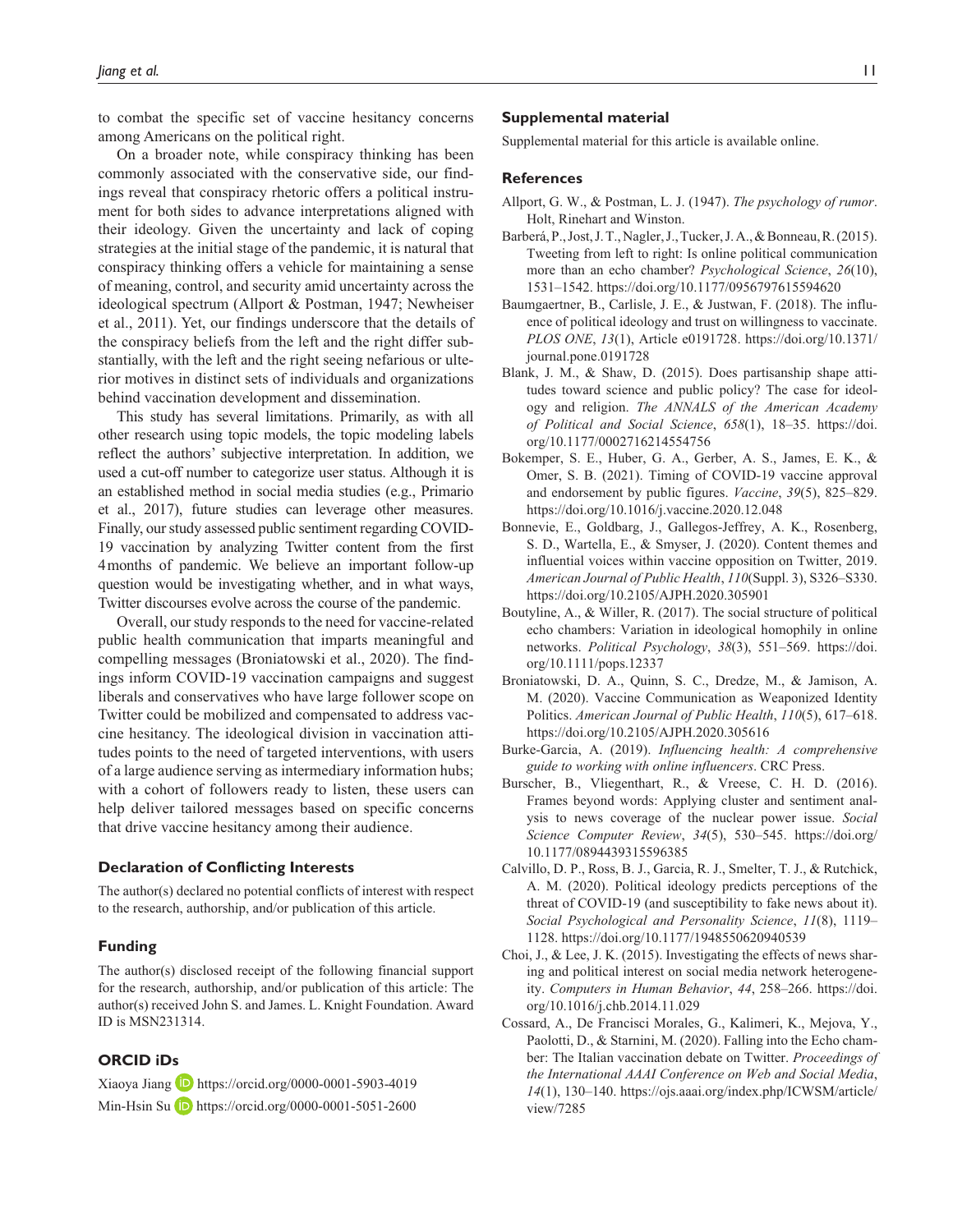- Deiner, M. S., Fathy, C., Kim, J., Niemeyer, K., Ramirez, D., Ackley, S. F., Liu, F., Lietman, T. M., & Porco, T. C. (2019). Facebook and Twitter vaccine sentiment in response to measles outbreaks. *Health Informatics Journal*, *25*(3), 1116–1132. <https://doi.org/10.1177/1460458217740723>
- Devlin, J., Chang, M. W., Lee, K., & Toutanova, K. (2018). *BERT: Pre-training of deep bidirectional transformers for language understanding* (arXiv preprint arXiv:1810.04805). [https://](https://arxiv.org/abs/1810.04805) [arxiv.org/abs/1810.04805](https://arxiv.org/abs/1810.04805)
- Douglas, K. M., Uscinski, J. E., Sutton, R. M., Cichocka, A., Nefes, T., Ang, C. S., & Deravi, F. (2019). Understanding conspiracy theories. *Political Psychology*, *40*, 3–35. [https://onlinelibrary.](https://onlinelibrary.wiley.com/doi/pdf/10.1111/pops.12568) [wiley.com/doi/pdf/10.1111/pops.12568](https://onlinelibrary.wiley.com/doi/pdf/10.1111/pops.12568)
- Dredze, M., Broniatowski, D. A., & Hilyard, K. M. (2016). Zika vaccine misconceptions: A social media analysis. *Vaccine*, *34*(30), 3441–3442.<https://doi.org/10.1016/j.vaccine.2016.05.008>
- Dror, A. A., Eisenbach, N., Taiber, S., Morozov, N. G., Mizrachi, M., Zigron, A., Srouji, S., & Sela, E. (2020). Vaccine hesitancy: The next challenge in the fight against COVID-19. *European Journal of Epidemiology*, *35*(8), 775–779. [https://](https://doi.org/10.1007/s10654-020-00671-y) [doi.org/10.1007/s10654-020-00671-y](https://doi.org/10.1007/s10654-020-00671-y)
- Dubois, E., & Gaffney, D. (2014). The multiple facets of influence: Identifying political influentials and opinion leaders on Twitter. *American Behavioral Scientist*, *58*(10), 1260–1277. <https://doi.org/10.1177/0002764214527088>
- Featherstone, J. D., Bell, R. A., & Ruiz, J. B. (2019). Relationship of people's sources of health information and political ideology with acceptance of conspiratorial beliefs about vaccines. *Vaccine*, *37*(23), 2993–2997. [https://doi.org/10.1016/j.vac](https://doi.org/10.1016/j.vaccine.2019.04.063)[cine.2019.04.063](https://doi.org/10.1016/j.vaccine.2019.04.063)
- Finkel, E. J., Bail, C. A., Cikara, M., Ditto, P. H., Iyengar, S., Klar, S., Mason, L., McGrath, M. C., Nyhan, B., Rand, D. G., Skitka, L. J., Tucker, J. A., Van Bavel, J. J., Wang, C. S., & Druckman, J. N. (2020). Political sectarianism in America. *Science*, *370*(6516), 533–536. <https://doi.org/10.1126/science.abe1715>
- Gadarian, S. K., Goodman, S. W., & Pepinsky, T. B. (2021). Partisanship, health behavior, and policy attitudes in the early stages of the COVID-19 pandemic. *PLOS ONE*, *16*(4), Article e0249596. <https://doi.org/10.1371/journal.pone.0249596>
- Garimella, V. R. K., & Weber, I. (2017). A long-term analysis of polarization on Twitter. *Proceedings of the International AAAI Conference on Web and Social Media*, *11*(1), 528–531. [https://](https://ojs.aaai.org/index.php/ICWSM/article/view/14918) [ojs.aaai.org/index.php/ICWSM/article/view/14918](https://ojs.aaai.org/index.php/ICWSM/article/view/14918)
- Gittelman, S., Lange, V., Cook, W. A., Frede, S. M., Lavrakas, P. J., Pierce, C., & Thomas, R. K. (2015). Accounting for socialdesirability bias in survey sampling: A model for predicting and calibrating the direction and magnitude of social-desirability bias. *Journal of Advertising Research*, *55*(3), 242–254. [http://](http://www.journalofadvertisingresearch.com/content/55/3/242.short) [www.journalofadvertisingresearch.com/content/55/3/242.](http://www.journalofadvertisingresearch.com/content/55/3/242.short) [short](http://www.journalofadvertisingresearch.com/content/55/3/242.short)
- Gorman, D. R., Bielecki, K., Larson, H. J., Willocks, L. J., Craig, J., & Pollock, K. G. (2020). Comparing vaccination hesitancy in Polish migrant parents who accept or refuse nasal flu vaccination for their children. *Vaccine*, *38*(13), 2795–2799. [https://doi.](https://doi.org/10.1016/j.vaccine.2020.02.028) [org/10.1016/j.vaccine.2020.02.028](https://doi.org/10.1016/j.vaccine.2020.02.028)
- Green, J., Edgerton, J., Naftel, D., Shoub, K., & Cranmer, S. J. (2020). Elusive consensus: Polarization in elite communication on the COVID-19 pandemic. *Science Advances*, *6*(28), eabc2717. <https://doi.org/10.1126/sciadv.abc2717>
- Gunaratne, K., Coomes, E. A., & Haghbayan, H. (2019). Temporal trends in anti-vaccine discourse on Twitter. *Vaccine*, *37*(35), 4867–4871.<https://doi.org/10.1016/j.vaccine.2019.06.086>
- Hornsey, M. J., Finlayson, M., Chatwood, G., & Begeny, C. T. (2020). Donald Trump and vaccination: The effect of political identity, conspiracist ideation and presidential tweets on vaccine hesitancy. *Journal of Experimental Social Psychology*, *88*, 103947.<https://doi.org/10.1016/j.jesp.2019.103947>
- Hunger, M., Schwarzkopf, L., Heier, M., Peters, A., & Holle, R. (2013). Official statistics and claims data records indicate non-response and recall bias within survey-based estimates of health care utilization in the older population. *BMC Health Services Research*, *13*(1), Article 1. [https://doi.](https://doi.org/10.1186/1472-6963-13-1) [org/10.1186/1472-6963-13-1](https://doi.org/10.1186/1472-6963-13-1)
- Hwang, J. (2020). Health information sources and the influenza vaccination: The mediating roles of perceived vaccine efficacy and safety. *Journal of Health Communication*, *25*(9), 727–735. <https://doi.org/10.1080/10810730.2020.1840675>
- Imhoff, R., & Bruder, M. (2014). Speaking (un-)truth to power: Conspiracy mentality as a generalised political attitude. *European Journal of Personality*, *28*(1), 25–43.
- Imhoff, R., & Lamberty, P. (2020). A bioweapon or a hoax? The link between distinct conspiracy beliefs about the Coronavirus disease (COVID-19) outbreak and pandemic behavior. *Social Psychological and Personality Science*, *11*(8), 1110–1118. <https://doi.org/10.1177/1948550620934692>
- Jiang, X., Jiang, W., Cai, J., Su, Q., Zhou, Z., He, L., & Lai, K. (2019). Characterizing media content and effects of organ donation on a social media platform: Content analysis. *Journal of Medical Internet Research*, *21*(3), e13058. [https://doi.](https://doi.org/10.2196/13058) [org/10.2196/13058](https://doi.org/10.2196/13058)
- Jing, E., & Ahn, Y. Y. (2021). *Characterizing partisan political narratives about COVID-19 on Twitter* (arXiv preprint arXiv:2103.06960). <https://arxiv.org/abs/2103.06960>
- Jolley, D., & Douglas, K. M. (2014). The effects of anti-vaccine conspiracy theories on vaccination intentions. *PLOS ONE*, *9*(2), Article e89177.<https://doi.org/10.1002/per.1930>
- Jost, J. T., Glaser, J., Kruglanski, A. W., & Sulloway, F. J. (2003). Political conservatism as motivated social cognition. *Psychological Bulletin*, *129*(3), 339–375. [https://doi.](https://doi.org/10.1037/0033-2909.129.3.339) [org/10.1037/0033-2909.129.3.339](https://doi.org/10.1037/0033-2909.129.3.339)
- Jost, J. T., & Krochik, M. (2014). Ideological differences in epistemic motivation: Implications for attitude structure, depth of information processing, susceptibility to persuasion, and stereotyping. In A. J. Elliot (Ed.), *Advances in motivation science* (Vol. 1, pp. 181–231). Elsevier Academic Press. [https://doi.](https://doi.org/10.1016/bs.adms.2014.08.005) [org/10.1016/bs.adms.2014.08.005](https://doi.org/10.1016/bs.adms.2014.08.005)
- Judd, C. M., Westfall, J., & Kenny, D. A. (2012). Treating stimuli as a random factor in social psychology: A new and comprehensive solution to a pervasive but largely ignored problem. *Journal of Personality and Social Psychology*, *103*(1), 54–69. <https://doi.org/10.1037/a0028347>
- Kahan, D. M. (2014, January 27). *Vaccine risk perceptions and ad hoc risk communication: An empirical assessment* (CCP Risk Perception Studies Report No. 17, Yale Law & Economics Research Paper # 491).<http://dx.doi.org/10.2139/ssrn.2386034>
- Kang, G. J., Ewing-Nelson, S. R., Mackey, L., Schlitt, J. T., Marathe, A., Abbas, K. M., & Swarup, S. (2017). Semantic network analysis of vaccine sentiment in online social media.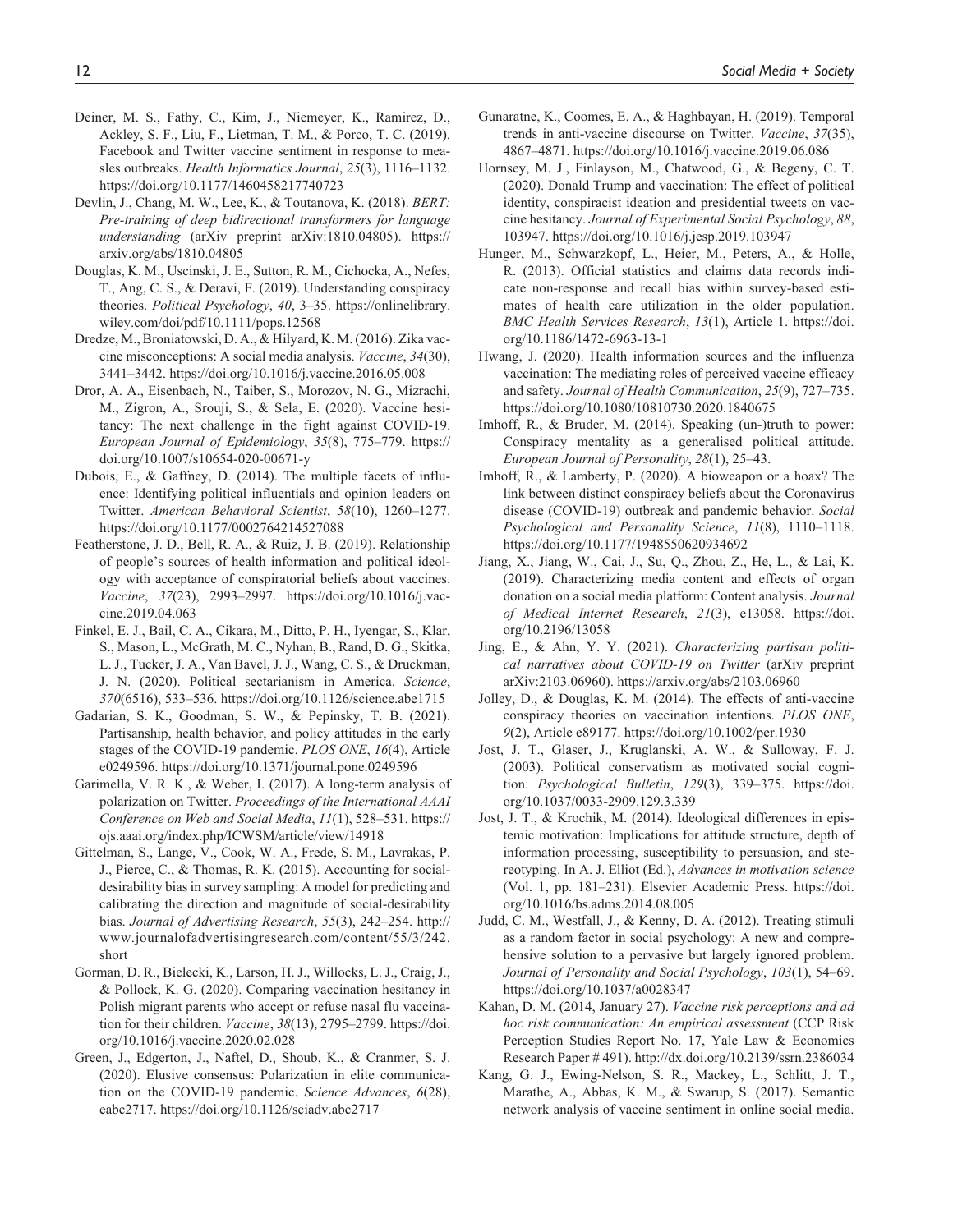*Vaccine*, *35*(29), 3621–3638. [https://doi.org/10.1016/j.vac](https://doi.org/10.1016/j.vaccine.2017.05.052)[cine.2017.05.052](https://doi.org/10.1016/j.vaccine.2017.05.052)

- Kennedy, J. (2019). Populist politics and vaccine hesitancy in Western Europe: An analysis of national-level data. *European Journal of Public Health*, *29*(3), 512–516. [https://doi.](https://doi.org/10.1093/eurpub/ckz004) [org/10.1093/eurpub/ckz004](https://doi.org/10.1093/eurpub/ckz004)
- Klofstad, C. A., Uscinski, J. E., Connolly, J. M., & West, J. P. (2019). What drives people to believe in Zika conspiracy theories? *Palgrave Communications*, *5*(1), 36. [https://doi.](https://doi.org/10.1057/s41599-019-0243-8) [org/10.1057/s41599-019-0243-8](https://doi.org/10.1057/s41599-019-0243-8)
- Kraft, P. W., Lodge, M., & Taber, C. S. (2015). Why people "don't trust the evidence": Motivated reasoning and scientific beliefs. *The ANNALS of the American Academy of Political and Social Science*, *658*(1), 121–133. [https://doi.](https://doi.org/10.1177/0002716214554758) [org/10.1177/0002716214554758](https://doi.org/10.1177/0002716214554758)
- Krupenkin, M. (2021). Does partisanship affect compliance with government recommendations? *Political Behavior*, *43*, 451– 472. <https://doi.org/10.1007/s11109-020-09613-6>
- Kwak, H., Lee, C., Park, H., & Moon, S. (2010, April). What is Twitter, a social network or a news media? In *Proceedings of the 19th international conference on World Wide Web* (pp. 591–600). <https://doi.org/10.1145/1772690.1772751>
- Lalancette, M., Yates, S., & Rouillard, C. A. (2020). # Participating #Contesting: Studying counterpublics' discourses on Twitter about the social acceptability of medical assistance in dying legislation in Canada. *Canadian Review of Sociology/Revue Canadienne de Sociologie*, *57*(4), 604–631. [https://doi.](https://doi.org/10.1111/cars.12303) [org/10.1111/cars.12303](https://doi.org/10.1111/cars.12303)
- Larson, H. J., & Broniatowski, D. A. (2021). Volatility of vaccine confidence. *Science*, *371*(6536), 1289–1289. [https://doi.](https://doi.org/10.1126/science.abi6488) [org/10.1126/science.abi6488](https://doi.org/10.1126/science.abi6488)
- Leader, A. E., Burke-Garcia, A., Massey, P. M., & Roark, J. B. (2021). Understanding the messages and motivation of vaccine hesitant or refusing social media influencers. *Vaccine*, *39*(2), 350–356. <https://doi.org/10.1016/j.vaccine.2020.11.058>
- Lee, J. K., & Kim, E. (2017). Incidental exposure to news: Predictors in the social media setting and effects on information gain online. *Computers in Human Behavior*, *75*, 1008–1015. [https://](https://doi.org/10.1016/j.chb.2017.02.018) [doi.org/10.1016/j.chb.2017.02.018](https://doi.org/10.1016/j.chb.2017.02.018)
- Lewis, J. R. (2020). What is driving the decline in people's willingness to take the COVID-19 vaccine in the United States. *JAMA Health Forum*, *1*, e201393. [https://doi.org/10.1001/](https://doi.org/10.1001/jamahealthforum.2020.1393) [jamahealthforum.2020.1393](https://doi.org/10.1001/jamahealthforum.2020.1393)
- Maier, D., Waldherr, A., Miltner, P., Wiedemann, G., Niekler, A., Keinert, A., . . . Adam, S. (2018). Applying LDA topic modeling in communication research: Toward a valid and reliable methodology. *Communication Methods and Measures*, *12*(2– 3), 93–118.<https://doi.org/10.1080/19312458.2018.1430754>
- Marwick, A. E., & boyd, d. (2011). I tweet honestly, I tweet passionately: Twitter users, context collapse, and the imagined audience. *New Media & Society*, *13*(1), 114–133. [https://doi.](https://doi.org/10.1177/1461444810365313) [org/10.1177/1461444810365313](https://doi.org/10.1177/1461444810365313)
- Massey, P. M., Leader, A., Yom-Tov, E., Budenz, A., Fisher, K., & Klassen, A. C. (2016). Applying multiple data collection tools to quantify human papillomavirus vaccine communication on Twitter. *Journal of Medical Internet Research*, *18*(12), e318. <https://doi.org/10.2196/jmir.6670>
- Miller, J. (2020). Psychological, political, and situational factors combine to boost COVID-19 conspiracy theory beliefs.

*Canadian Journal of Political Science*, *53*(2), 327–334. [https://](https://doi.org/10.1017/S000842392000058X) [doi.org/10.1017/S000842392000058X](https://doi.org/10.1017/S000842392000058X)

- Mitra, T., Counts, S., & Pennebaker, J. (2016). Understanding anti-vaccination attitudes in social media. *Proceedings of the International AAAI Conference on Web and Social Media*, *10*, 269–278.
- Nan, X., & Madden, K. (2012). HPV vaccine information in the blogosphere: How positive and negative blogs influence vaccine-related risk perceptions, attitudes, and behavioral intentions. *Health Communication*, *27*(8), 829–836. [https://doi.org](https://doi.org/10.1080/10410236.2012.661348) [/10.1080/10410236.2012.661348](https://doi.org/10.1080/10410236.2012.661348)
- Newheiser, A. K., Farias, M., & Tausch, N. (2011). The functional nature of conspiracy beliefs: Examining the underpinnings of belief in the Da Vinci Code conspiracy. *Personality and Individual Differences*, *51*(8), 1007–1011. [https://doi.](https://doi.org/10.1016/j.paid.2011.08.011) [org/10.1016/j.paid.2011.08.011](https://doi.org/10.1016/j.paid.2011.08.011)
- Papacharissi, Z. (2002). The virtual sphere: The internet as a public sphere. *New Media & Society*, *4*(1), 9–27. [https://doi.](https://doi.org/10.1177/14614440222226244) [org/10.1177/14614440222226244](https://doi.org/10.1177/14614440222226244)
- Papacharissi, Z. (2015). Toward new journalism (s) affective news, hybridity, and liminal spaces. *Journalism Studies*, *16*(1), 27–40. <https://doi.org/10.1080/1461670X.2014.890328>
- Paul, M. J., & Dredze, M. (2014). Discovering health topics in social media using topic models. *PLOS ONE*, *9*(8), Article e103408. <https://doi.org/10.1371/journal.pone.0103408>
- Peretti-Watel, P., Seror, V., Cortaredona, S., Launay, O., Raude, J., Verger, P., . . . Ward, J. K. (2020). A future vaccination campaign against COVID-19 at risk of vaccine hesitancy and politicisation. *The Lancet Infectious Diseases*, *20*(7), 769–770. [https://doi.org/10.1016/S1473-3099\(20\)30426-6](https://doi.org/10.1016/S1473-3099(20)30426-6)
- Primario, S., Borrelli, D., Iandoli, L., Zollo, G., & Lipizzi, C. (2017). Measuring polarization in Twitter enabled in online political conversation: The case of 2016 U.S. presidential election. In *2017 IEEE international conference on information reuse and integration (IRI)* (pp. 607–613). [https://doi.](https://doi.org/10.1109/IRI.2017.73) [org/10.1109/IRI.2017.73](https://doi.org/10.1109/IRI.2017.73)
- Puri, N., Coomes, E. A., Haghbayan, H., & Gunaratne, K. (2020). Social media and vaccine hesitancy: New updates for the era of COVID-19 and globalized infectious diseases. *Human Vaccines & Immunotherapeutics*, *16*(11), 2586–2593. [https://](https://doi.org/10.1080/21645515.2020.1780846) [doi.org/10.1080/21645515.2020.1780846](https://doi.org/10.1080/21645515.2020.1780846)
- Rabinowitz, M., Latella, L., Stern, C., & Jost, J. T. (2016). Beliefs about childhood vaccination in the United States: Political ideology, false consensus, and the illusion of uniqueness. *PLOS ONE*, *11*(7), Article e0158382. [https://doi.org/10.1371/journal.](https://doi.org/10.1371/journal.pone.0158382) [pone.0158382](https://doi.org/10.1371/journal.pone.0158382)
- Reuben, R., Aitken, D., Freedman, J. L., & Einstein, G. (2020). Mistrust of the medical profession and higher disgust sensitivity predict parental vaccine hesitancy. *PLOS ONE*, *15*(9), Article e0237755.<https://doi.org/10.1371/journal.pone.0237755>
- Roberts, M. E., Stewart, B. M., & Tingley, D. (2019). Stm: An R package for structural topic models. *Journal of Statistical Software*, *91*(1), 1–40.<https://doi.org/10.18637/jss.v091.i02>
- Ruiz, J. B., & Bell, R. A. (2021). Predictors of intention to vaccinate against COVID-19: Results of a nationwide survey. *Vaccine*, *39*(7), 1080–1086. [https://doi.org/10.1016/j.vac](https://doi.org/10.1016/j.vaccine.2021.01.010)[cine.2021.01.010](https://doi.org/10.1016/j.vaccine.2021.01.010)
- Shah, D. V., Culver, K. B., Hanna, A., Macafee, T., & Yang, J. (2015). Computational approaches to online political expression: